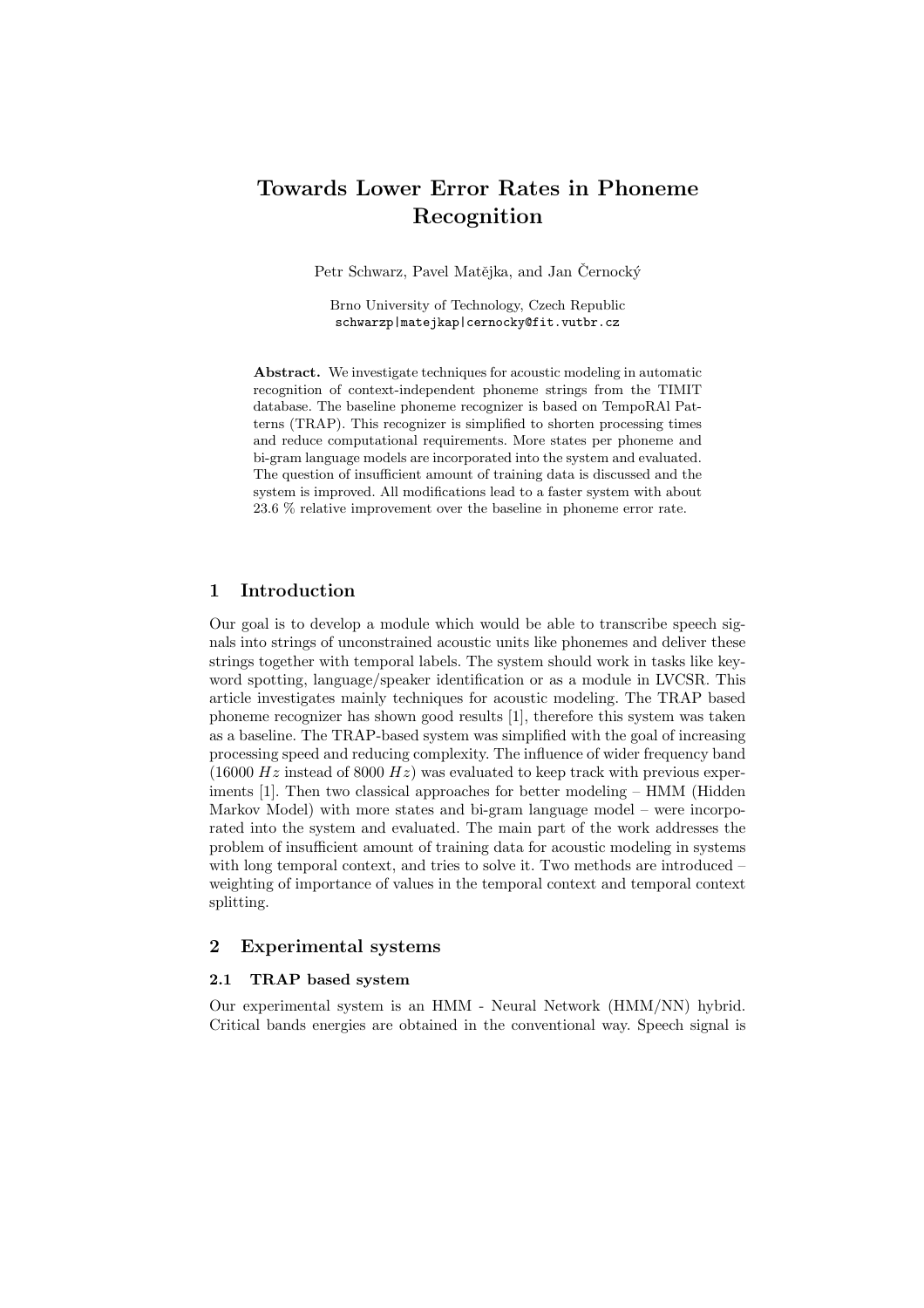divided into 25 ms long frames with 10 ms shift. The Mel filter-bank is emulated by triangular weighting of FFT-derived short-term spectrum to obtain shortterm critical-band logarithmic spectral densities. TRAP feature vector describes a segment of temporal evolution of critical band spectral densities within a single critical band. The central point is actual frame and there is equal number of frames in past and in future. That length can differ. Experiments showed that the optimal length for phoneme recognition is about  $310 \text{ ms}$  [1]. This vector forms an input to a classifier. Outputs of the classifier are posterior probabilities of subword classes which we want to distinguish among. In our case, such classes are context-independent phonemes or their parts (states). Such classifier is applied in each critical band. The merger is another classifier and its function is to combine band classifier outputs into one. Both band classifiers and merger are neural nets. The described techniques yield phoneme probabilities for the center frame. These phoneme probabilities are then fed into a Viterbi decoder which produces phoneme strings. The system without the decoder is shown in figure 1.

One possible way to improve the TRAP based system is to add temporal vectors from neighboring bands at the input of band classifier [1, 6]. If the band classifier has input vector consisting of three temporal vectors, the system is called 3-band TRAP system.



Fig. 1. TRAP system

#### 2.2 Simplified system

The disadvantage of the system described above is its quite huge complexity. Usual two requests for real applications are shortest delay (or short processing time) and low computational requirements. Therefore we introduced a simplified version of the phoneme recognition system.

The system is shown in figure 2. As can be seen, band classifiers were replaced by a linear transform with dimensionality reduction. The PCA (Principal Component Analysis) was the first choice. During visual check of the PCA base components, these components were found to be very close to DCT (Discrete Cosine Transform), therefore the DCT is used further. The effect of simplification from PCA to DCT was evaluated and does not increase errors rates reported in this article by more than 0.5 %. It is necessary to note that PCA allows greater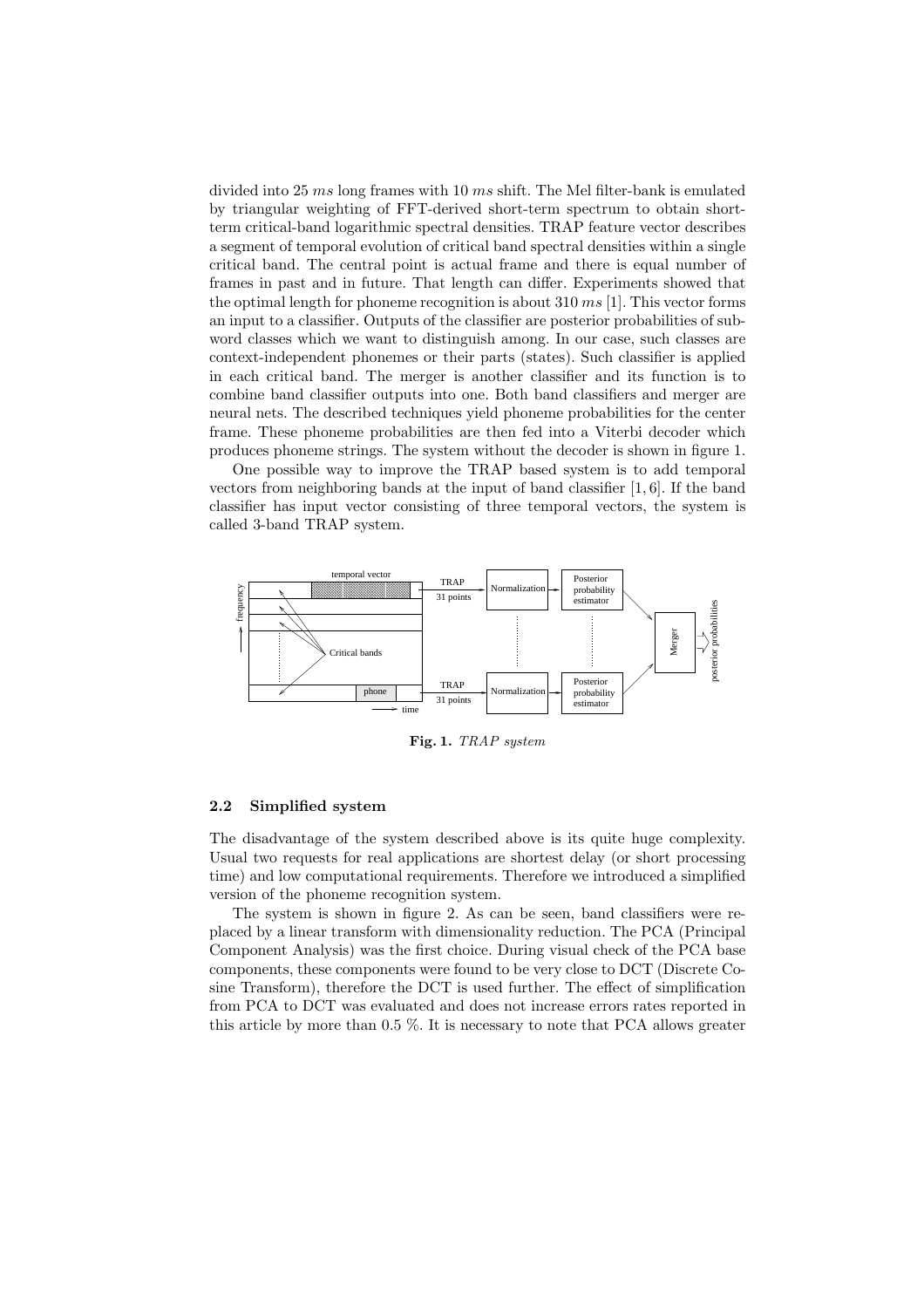reduction of feature vector dimensionality – from 31 to approximately 10 instead of 15 in case of DCT. Another modification is a window applied before DCT. Its purpose will be discussed later.



Fig. 2. Simplified system – band classifiers were replaced by linear projections.

# 3 Experimental setup

Software – a Quicknet tool from the SPRACHcore package [7], employing three layer perceptron with the softmax nonlinearity at the output, was used in all experiments. The decoder was written in our lab and implements classical Viterbi algorithm without any pruning.

**Phoneme set** – The phoneme set consists of 39 phonemes. It is very similar to the CMU/MIT phoneme set [2], but closures were merged with burst instead of with silence (bcl b  $\rightarrow$  b). We believe it is more appropriate for features which use a longer temporal context such as TRAPs.

Databases – The TIMIT database was used in our experiment. All SA\* records were removed as we felt that the phonetically identical sentences over all speakers in the database could bias the results. The database was divided into three parts – training (412 speakers), cross-validation (50 speakers), both form the original TIMIT training part, and test (168 speakers). The database was down-sampled from 16000  $Hz$  to 8000  $Hz$  for some experiments.

Evaluation criteria – Classifiers were trained on the training part of the database. In case of NN, the increase in classification error on the cross-validation part during training was used as a stopping criteria to avoid over-training. There is one ad hoc parameter in the system, the word (phoneme) insertion penalty, which has to be set. This constant was tuned to the equal number of inserted and deleted phonemes on the cross-validation part of the database. Results were evaluated on the test part of database. Sum of substitution, deletion and insertion errors – the phoneme error rate (PER) is reported. An optimal size of the neural net hidden layer was found for each experiment separately. Simple criteria – minimal phoneme error rate or negligible improvement in PER after the addition of new parameters – were used for this purpose.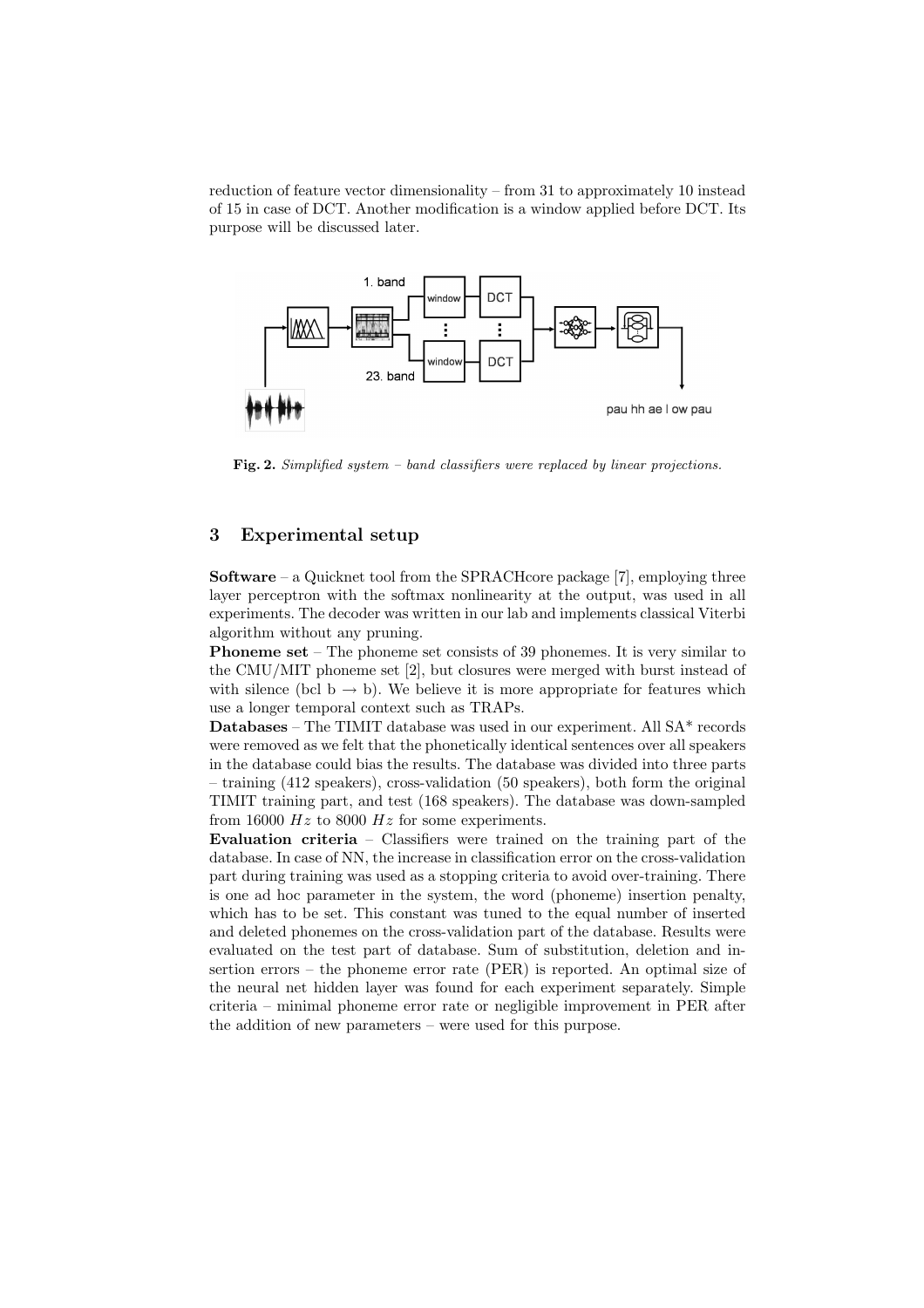# 4 Evaluation of classical modeling techniques

#### 4.1 Baseline system, simplified system and 3-band system

Phoneme error rates are compared for all here mentioned system in Table 3. Our baseline is the one band TRAP system which works with speech records sampled at 16000  $Hz$ . This system was simplified. The simplified version contains weighting of values in temporal context by Hamming window and dimensionality reduction after DCT to 15 coefficients for each band. 3 band TRAP system gave us better result than simplified system every time. The system models relations between three neighboring frequency bands, that in the simplified system is omitted.

## 4.2 16000  $Hz$  vs. 8000  $Hz$

In all experiments previously done with the TRAP based phoneme recognizer [1], the TIMIT database was down-sampled from 16000  $Hz$  to 8000  $Hz$  because of evaluating the system in mismatched condition where the target data was from a telephone channel. Now we are working with the wide band but wanted to evaluate the effect of down-sampling to 8000  $Hz$ . The simplified system was trained at first using original records and then using down-sampled records. By the down-sampling, we loose 2.79 % of PER.

## 4.3 Hidden Markov Models with more states

Using more than one state in HMM per acoustic unit (phoneme) is one of the classical approaches to improve PER in automatic speech recognition systems. A speech segment corresponding to the acoustic unit is divided into more stationary parts that ensure better modeling. In our case, a phoneme recognition system based on Gaussian Mixture HMM and MFCC features was trained using the HTK toolkit [8]. Then, state transcriptions were generated using this system and neural nets were trained with classes corresponding to states. Coming up from one state to three states improved PER every time. Improvements are not equal and therefore this results are presented for each system separately. The improvement lies between 1.2 and 3.8 %.

#### 4.4 Bi-gram Language Model

Our goal is to recognize unconstrained phoneme string, but many published results have the language model effect already included in and we wanted evaluate its influence. The language model was estimated from the training part of database. PER improvements seen from its utilization are almost consistent among all experiments and lie between 1 and 2 %.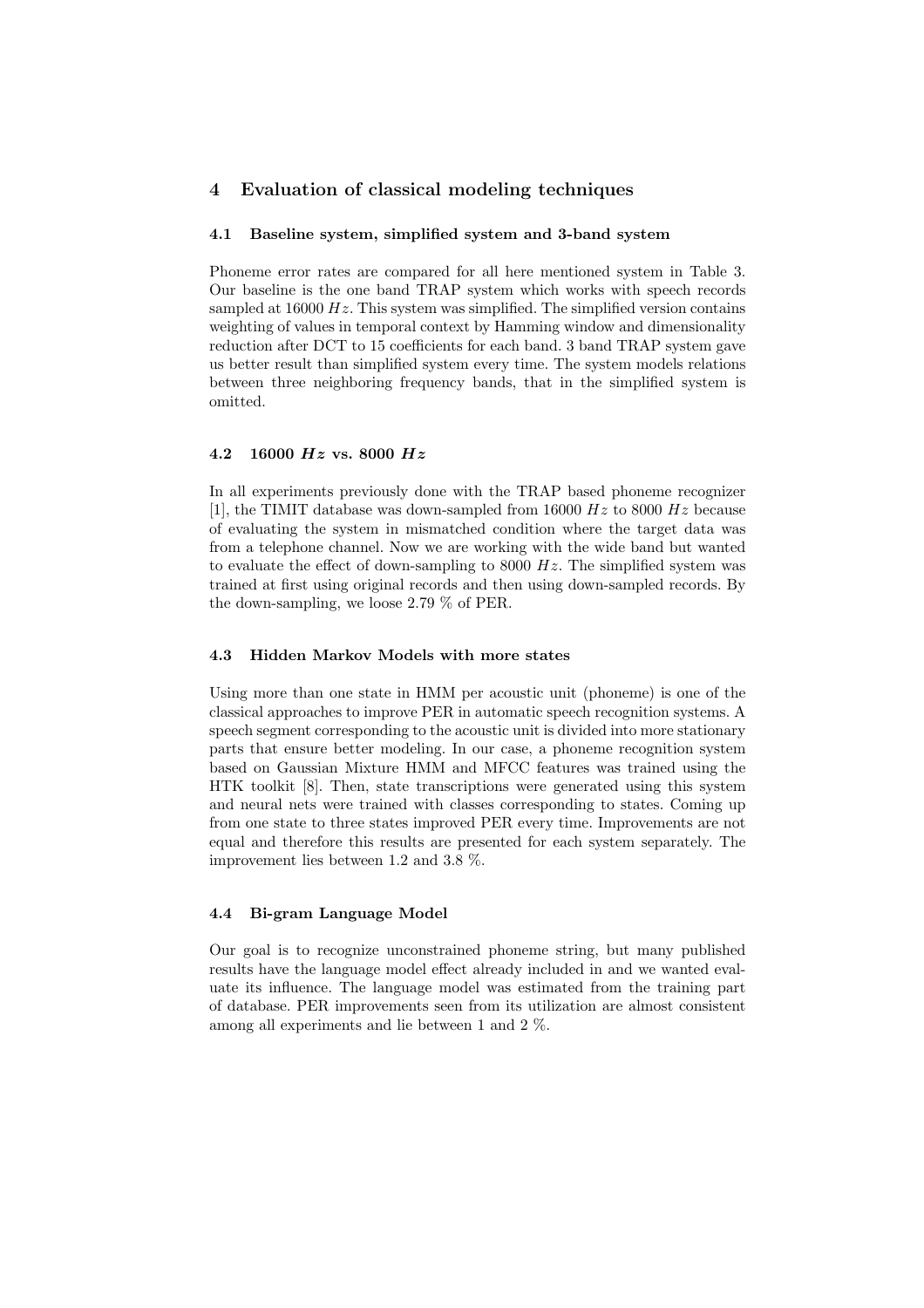## 5 Dealing with insufficient amount of training data

This experiment shows us how much data we need and whether it has sense to look for other resources or not. The training data was split into chunks half an hour long. The simplified recognizer was trained using one chunk, evaluated and then next chunk was added. The process was repeated for all chunks. The table 1 shows results. We are not so far in area of saturation with 2.5 hours of training data so we can conclude that adding more data would be beneficial.

| amount of training (hours) $\begin{array}{ c c c c } \hline 0.5 & 1.0 \\ \hline \end{array}$ |                                                   | $\vert$ 1.5 | $\perp$ 2.0 |  |
|----------------------------------------------------------------------------------------------|---------------------------------------------------|-------------|-------------|--|
| PER $(\%)$                                                                                   | $\parallel$ 46.13   42.26   39.86   39.23   37.92 |             |             |  |

Table 1. Influence of number of training data on PER

#### 5.1 Motivations for new approaches

Many common techniques of speech parameterization like MFCC (Mel Frequency Cepstral Coefficients) and PLP (Perceptual Linear Prediction) use short time analysis. Our parameterization starts with this short term analysis but does not stop there – the information is extracted from adjacent frames. We have a block of subsequent mel-bank density vectors. Each vector represents one point in n-dimensional space, where  $n$  is the length of the vector. All these points can be concatenated in time order, which represents a trajectory. Now let suppose each acoustic unit (phoneme) to be a part of this trajectory. The boundaries tell us places where we can start finding information about the phoneme in the trajectory and where to find the last information. Trajectory parts for two different acoustic units can overlap. This comes from the co-articulation effect. The phoneme may even be affected by a phoneme occurred much sooner or later than the first neighbors. Therefore, a longer trajectory part associated to an acoustic unit should be better for its classification.

We attempt to study the amounts of data available for training classifiers of trajectory parts as a function of the length of those parts. As simplification, consider the trajectory parts to have lengths in multiples of phonemes. Then the amounts are given by the numbers of  $n$ -grams<sup>1</sup>. Table 2 shows coverage of ngrams in the TIMIT test part. The most important column is the third, numbers in brackets – percentage of n-grams occurring in the test part but not in the training part. If we extract information from a trajectory part approximately as long as one phoneme, we are sure that we have seen all trajectory parts for all phonemes during training (first row). If the trajectory part is approximately as two phonemes long (second row), we have not seen 2.26 % of trajectory parts during training. This is still quite OK because even if each of those unseen trajectory parts generated an error, the PER would increases only by about

 $1$  Note that we never use those n-grams in phoneme recognition, it is just a tool to show amounts of sequences of different lengths!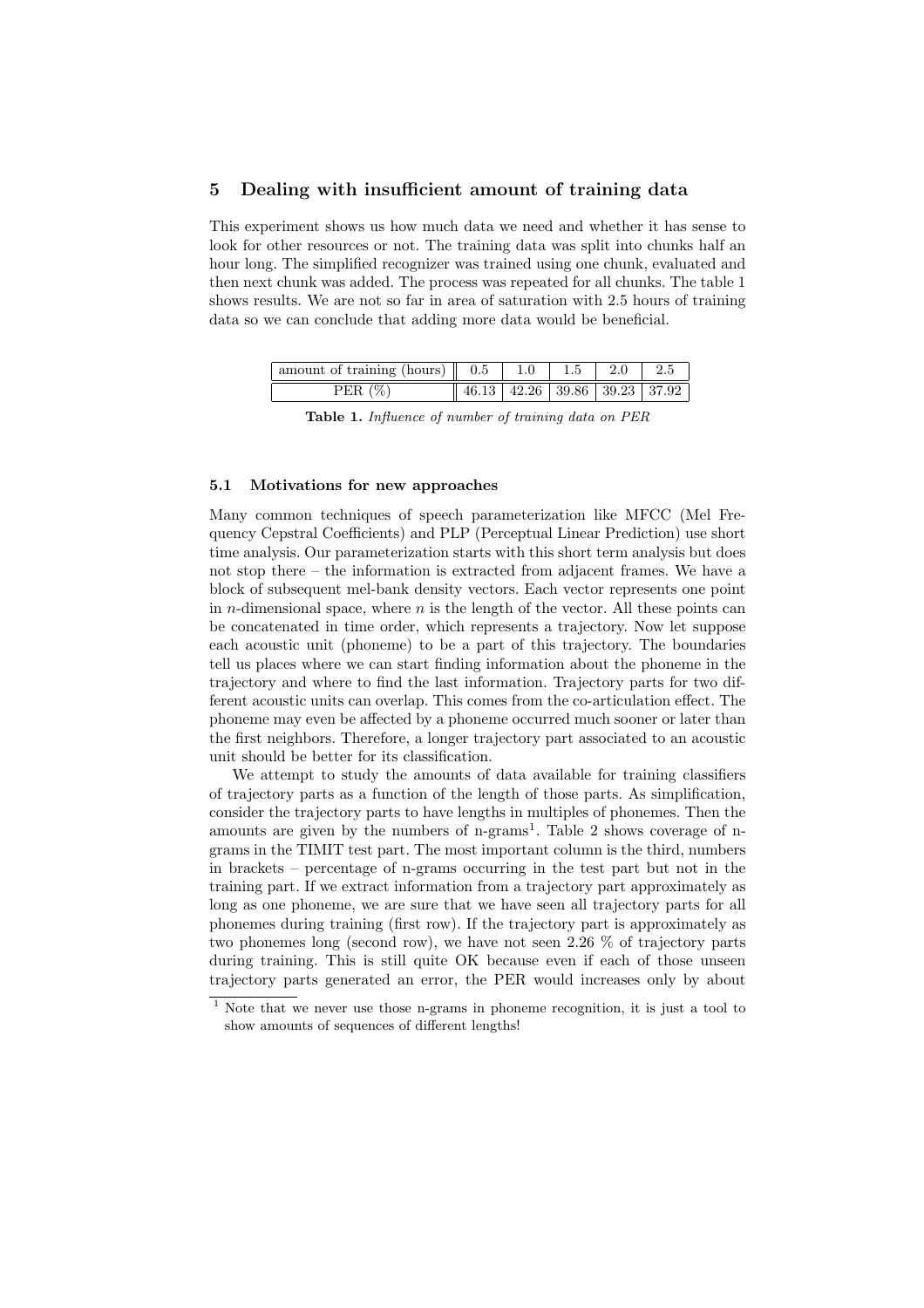$0.13\%$  (the non-seen trajectory parts occur less often in the test data). However, for trajectory parts of lengths 3 phonemes, non-seen trajectory parts can cause 7.6 % of recognition errors and so forth.

This gave us a basic feeling how the parameterization with long temporal context works, showed that a longer temporal context is better for modeling of the co-articulation effect but also depicted the problem with insufficient amount of training data. Simply, we can trust the classification less if the trajectory part is longer because we probably did not see this trajectory part during training. Next two paragraphs suggest how to deal with this problem.

| $N-gram$<br>order | $#$ different<br>$N-grams$ | $#$ not seen in<br>the train part | Error |
|-------------------|----------------------------|-----------------------------------|-------|
|                   | 39                         | $0(0.00\%)$                       | 0.00  |
| 2                 | 1104                       | $25(2.26\%)$                      | 0.13  |
| 3                 | 8952                       | 1686 (18.83%)                     | 7.60  |
|                   | 20681                      | 11282 (54.55%)                    | 44.10 |

Table 2. Numbers of occurrence of different N-grams in the test part of the TIMIT database, number of different N-grams which were not seen in the training part, error that would be caused by omitting not-seen N-grams in the decoder.

#### 5.2 Weighting values in the temporal context

We have shown that longer temporal trajectories are better for classification but that the boundaries of these trajectories might be less reliable. A simple way of delivering information about importance of values in the temporal context to the classifier (in our case neural net) is weighting. This can be done by a window applied on the temporal vectors before linear projection and dimension reduction (DCT) – figure 2. A few windows were examined and evaluated for minimal PER. The best window seems to be an exponential one where the first half is given by function  $w(n) = 1.1<sup>x</sup>$  and the second half is mirrored. For simplicity, the triangular window was used in all the following experiments. Note that it is not possible to apply the window without any post-processing (DCT) because the neural net would compensate for it.

#### 5.3 Splitting the temporal context

In this approach, an assumption of independence of some values in the temporal context was done. Intuitively two values at the edges of trajectory part, which represent the investigated acoustic unit, are less dependent than two values closed to each other. In our case, the trajectory part was split into two smaller parts – left context part and right context part. A special classifier (again neural net) was trained for each part separately, the target units being again phonemes or states. An output of these classifiers was merged together by another neural net (figure 3). Now we can look at table 2 to imagine what has happened.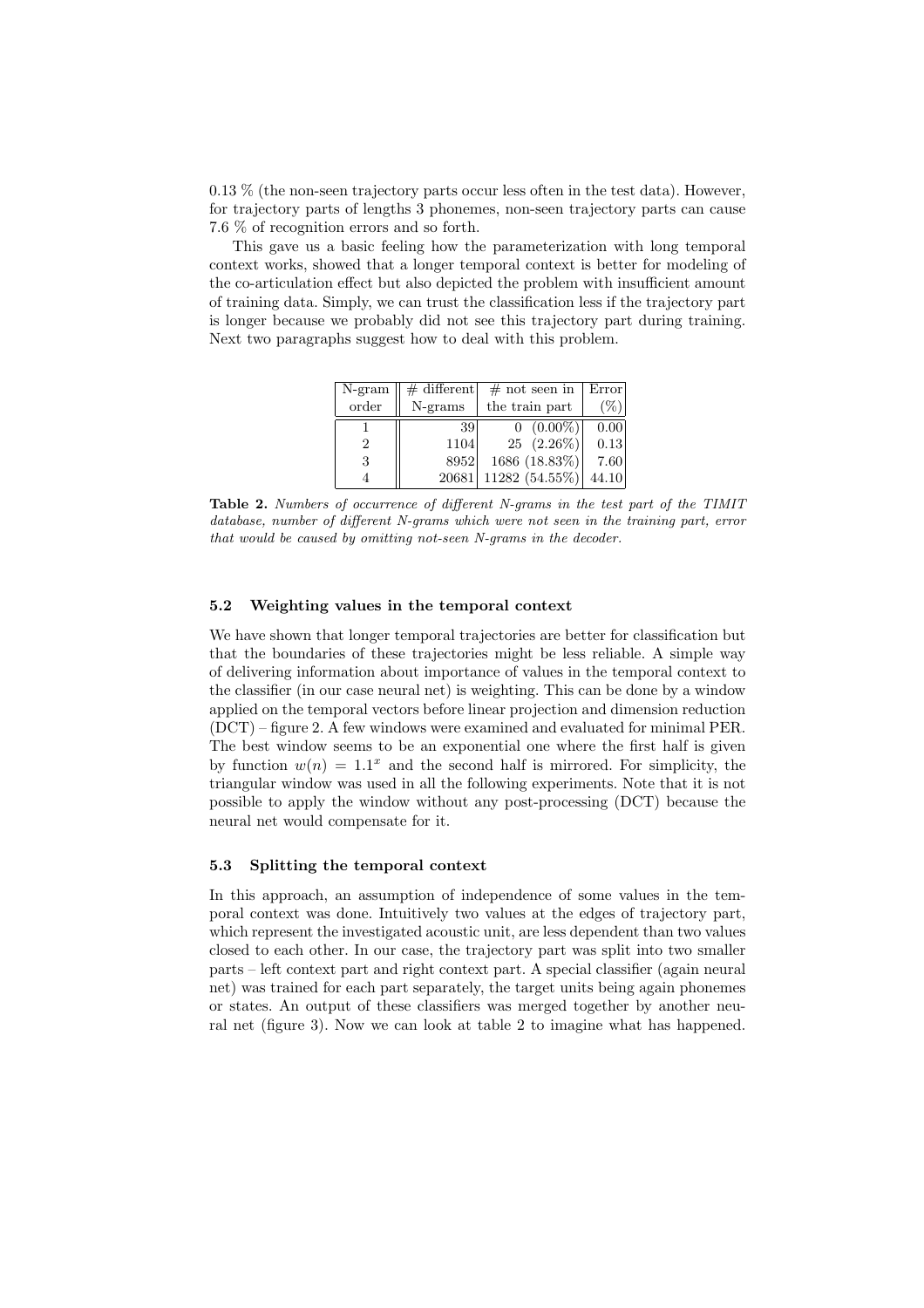Let us suppose the original trajectory part (before split) was approximately as three phonemes long (3rd row). We did not see 18.83% of patterns from the test part of database during training. After splitting we moved one row up and just 2.26% patterns for each classifier was not seen. An evaluation of such system and comparison with others can be seen in table 3.



Fig. 3. System with split left and right context parts.

#### 5.4 Summary of results

The system with split temporal context showed better results against baseline but its primary benefit comes in link with more than one state. For three states the improvement in PER is even 3.76 % against the one state system. Our best system includes weighting of values in temporal context, temporal context splitting, three states per acoustic unit and bi-gram language model. The best PER is 25.54 %. Till now the phoneme insertion penalty in the decoder was tuned to the minimum number of wrongly inserted an deleted phonemes on the cross-validation part of database. To fully gain from the PER measure, the optimization criteria for tuning the penalty was changed to minimal PER too. This reduces the PER about 1 % and leads to the final PER of 24.50 %.

# 6 Conclusion

The TRAP and 3-band TRAP based systems were evaluated on recognition of phoneme strings from the TIMIT database. Then the TRAP base system was simplified with the goal of shorting recognition time and reducing complexity. Classical approaches, which reduce phoneme error rates, like recognition from wider frequency band, HMM with more states or bi-gram language model were incorporated into the system and evaluated. Finally the problem of insufficient number of training data for long temporal contexts was addressed and two approaches to solve this problem were proposed. In the first one, the values in the temporal context are weighted prior to the linear transform. In the second